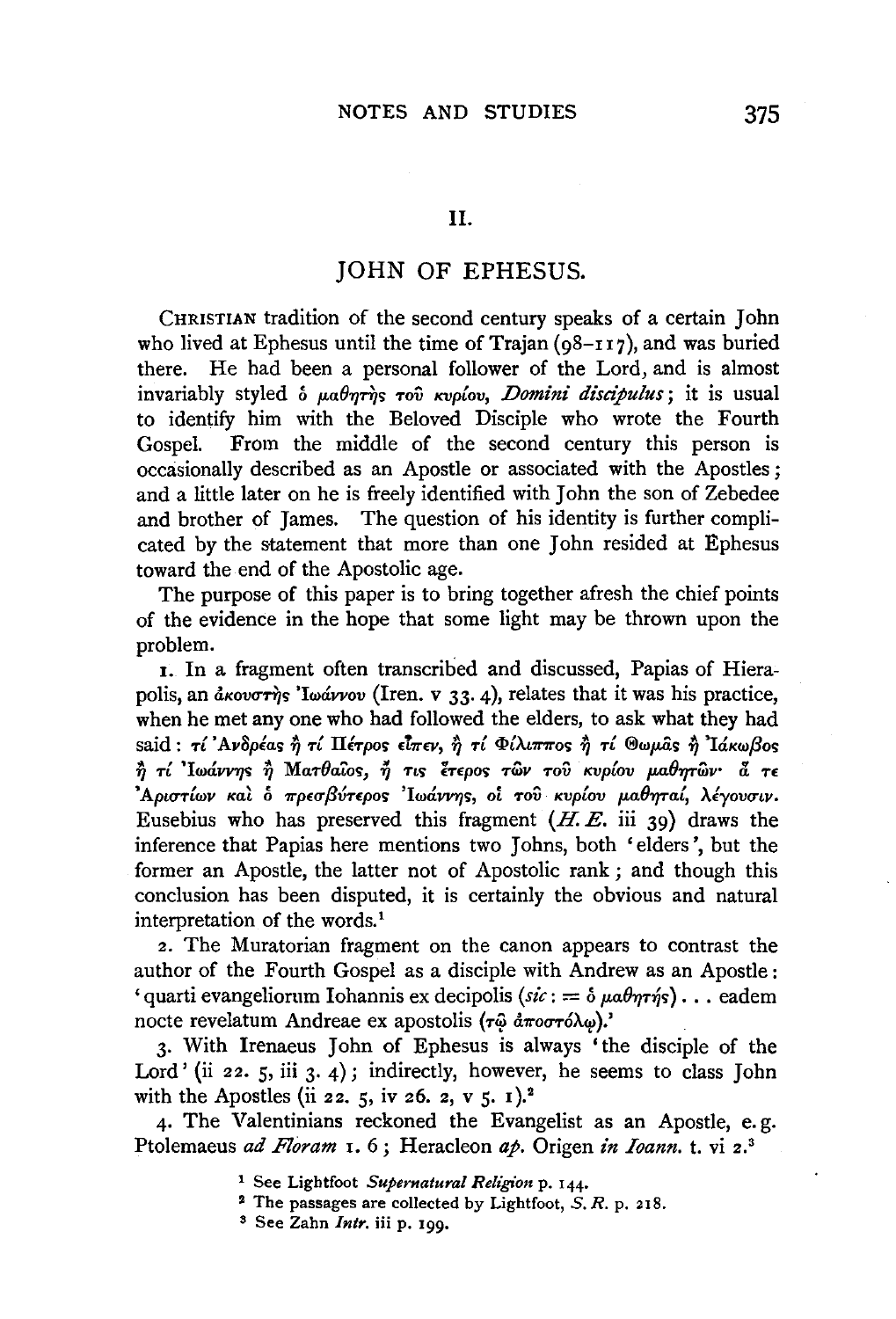5. In a rhetorical passage of his *De Antichristo* (Lagarde, p. 17) Hippolytus addresses John in the words '*lwavvn*, arborole και μαθητά.

6. Writers from the end of the second century onwards assume the identity of John of Ephesus with the Apostle John; e.g. Clement of Alexandria *Quis dives* 42 *lJ.Kovcrov p.v8ov ov p.v8ov,* &.\.\d. *6vTa Myov* ?rEpl *'Iwavvov του αποστόλου παραδεδομένον: Tertullian adv. Marc.* iii 14 **\*apostolus Iohannes in Apocalypsi**': *ibid.* iv 5, where the 'Iohannis' alumnae ecclesiae' are reckoned among the 'ecclesiae apostolorum '.

7. A similar tendency to pass from ' disciple ' to 'apostle ' shews itself in the Latin prologues to St John. Thus while the Monarchian prologue (Wordsworth-White, p. 485 sq.) contents itself with saying ' Hie est lohannes evangelista unus ex discipulis Dei ', the Toletan boldly announces the identity of the Beloved Disciple with the Apostle: ' lohannes Apostolus, quem Dominus Jesus amavit plurimum . . . scripsit evangelium '.

8. I have reserved to the last the one weighty testimony to this identity. Justin expressly numbers the author of the Apocalypse<sup>1</sup> among the Apostles *(Dial.* 81 παρ' ήμιν ανήρ τις ω όνομα 'Iwάννης, είς των *αποστόλων του Χριστου, εν αποκαλύψει γενομένη αύτω κτλ.*). Justin was at Ephesus in the early years of the fourth decade of the second century, and for the last year or two of his residence there he was a Christian<sup>2</sup>; but what his relations with the Christian Society at Ephesus were, or how far he can be regarded as a trustworthy exponent of Ephesian ecclesiastical tradition, we do not know. All that can reasonably be inferred from his statement is that at Ephesus the title of Apostle had begun to be attached to John as early as 130, i.e. within little more than thirty years after his death. How loosely, however, the title could be used and was used by Justin himself is clear from other passages in his writings, where the Gospels are called the  $d\pi o\mu\nu\eta\mu o\nu\epsilon\dot{\nu}\mu$ *ata*  $\tau\hat{\omega}\nu$  $d$ ποστόλων (Apol. *i* 66; *Dial.* 101, 103).

9· The position held in the Ephesian church by John of Ephesus is not very clearly defined. Irenaeus is careful to say that he was not its founder, and claims for him only the influence which comes from a long abode in the same place (iii 3. 4  $\eta$   $\dot{\epsilon}$   $\nu$  *E* $\phi$  $\epsilon \sigma \omega$   $\dot{\epsilon}$ *KKA* $\eta \sigma \dot{\alpha}$   $\dot{\alpha}$   $\eta$   $\alpha \dot{\alpha}$  $\lambda \dot{\alpha}$  $\mu$ εν τεθεμελιωμένη, Ιωάννου δε παραμείναντος αύτοις κτλ.). There is nothing to shew that he was in any sense, like Timothy, the delegate of the Apostolic founder; his rôle is rather that of an itinerant who elected to settle down in a great centre of Christian life (cf. *Didache* 13). But whether by force of character or length of service or both he acquired a position of quite exceptional authority throughout the

<sup>&</sup>lt;sup>1</sup> I assume that Justin, like Irenaeus *(Haer.* iv 20. 11), identifies the author of the Apocalypse with the *Domini discipulus.* 

<sup>2</sup> See Harnack *Chronologie* i p. 284.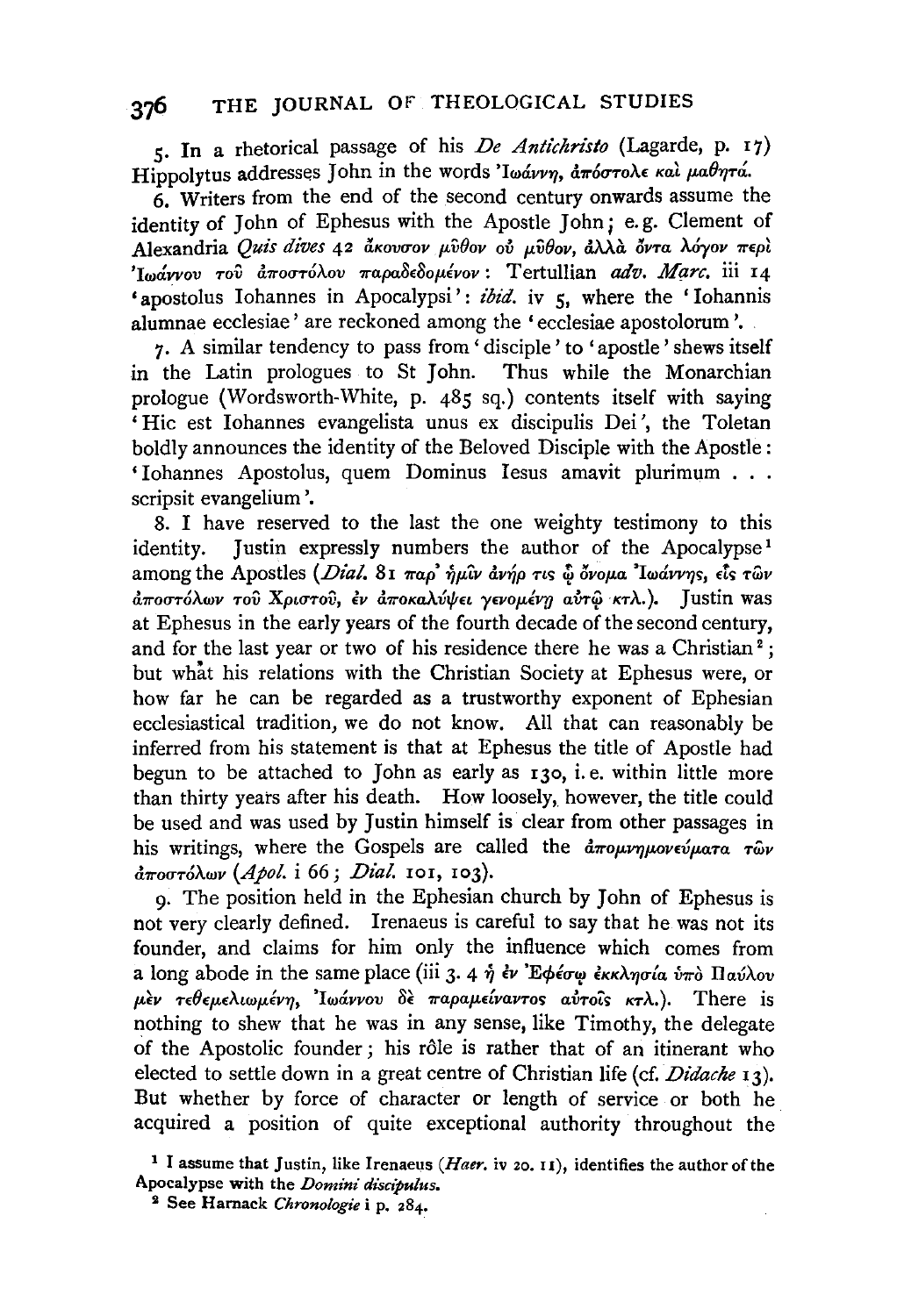province of Asia. It is thus described by Clement of Alexandria *Quis dives 1. c. επειδή γαρ... μετηλθεν επι την* Έφεσον, απήει παρακαλούμενος και έπι τα πλησιόχωρα των έθνων, όπου μεν επισκόπους καταστήσων, όπου δε όλας εκκλησίας άρμόσων, όπου δε κλήρω ένα γέ τινα κληρώσων τῶν  $\delta$ πό του πνεύματος σημαινομένων. As we see it in this summary, John's work during the last few years of his life was more than episcopal; indeed, if we may trust Tertullian, he was the founder of the Episcopate *(adv. Marc.* iv  $\varsigma$  'ordo episcoporum ad originem recensus in Iohannem stabit auctorem '). Was he then an Apostle? Not necessarily. In the yet fluid state of Church organization one of the few surviving disciples of the Lord, a great Christian teacher and prophet,<sup>1</sup> who was the acknowledged leader in his own neighbourhood of Christian thought and life, would doubtless have taken precedence of the local church officers, and exercised the authority of the Church. It is noticeable that Clement, though he calls him an Apostle, does not represent him as using apostolic authority, but as acting on the invitation of the churches ( $\pi$ apaka $\lambda$ ov $\mu$ evos). A similar account is given of his action in adding a fourth Gospel to the three already in circulation ; he did this not on his own initiative but (says the Muratorian canon) 'cohortantibus condiscipulis et episcopis suis', or, as Clement has it (ap. Eus. H. E. vi 14),  $\pi \rho \sigma \tau \rho \alpha \pi \epsilon \delta s$   $\delta \pi \delta \tau \delta \nu \gamma \nu \rho \rho \mu \omega \nu$ . In neither of these two great activities of his later life does John lay claim to Apostolic independence.

10. John of Ephesus was buried at Ephesus (Polycrates *ap.* Eus. H. E. v 24 'Iwavvns ο επι το στήθος του κυρίου αναπεσών *••. ·• ούτος εν* 'E $\phi$ έσω κεκοίμηται). The Acts of John give a singular account of his descent into the grave and subsequent disappearance, which is evidently an attempt to realize the conviction, 'O  $\mu a \theta \eta \tau \eta s$  εκείνος ούκ αποθνήσκει. The story is given in a slightly different form by the writer of the Monarchian prologue (Wordsworth and White, p. 486): 'descendens in defossum sepulturae suae locum, facta oratione, positus est ad patres suos, tam extraneus a dolore mortis quam a corruptione carnis invenitur alienus.' 2

The death of John of Ephesus occurred after the beginning of Trajan's reign (Iren. ii 22. 5  $\pi a\rho \epsilon \mu \epsilon \nu \epsilon \nu \gamma \alpha \rho$  avrois  $\mu \epsilon \chi \rho \iota \tau \omega \nu$  T $\rho a \bar{\iota} a \nu o \hat{\nu}$  $\chi \rho \acute{o} \nu \omega \nu$ ), and therefore not before the year 98, when any personal follower of the Lord who survived must have been of advanced age.

<sup>&</sup>lt;sup>1</sup> Of the prophets the *Didache* says (c. 13), αύτοι γάρ είσιν οι άρχιερειs ύμων. It is just possible that this accounts for the story of the  $\pi \epsilon \tau a \lambda o \nu$ , though I have suggested in the previous paper another explanation and think it preferable.

<sup>&</sup>lt;sup>2</sup> Dionysius of Alexandria (ap. Eus.  $H.E.$  vii 25) had heard that there were at Ephesus two tombs bearing the name of John : cf. Eus.  $H.E.$  iii 39. But the fact, if it be such, does not help us; there might have been in the first and second centuries many Jewish residents at Ephesus of the name of John.